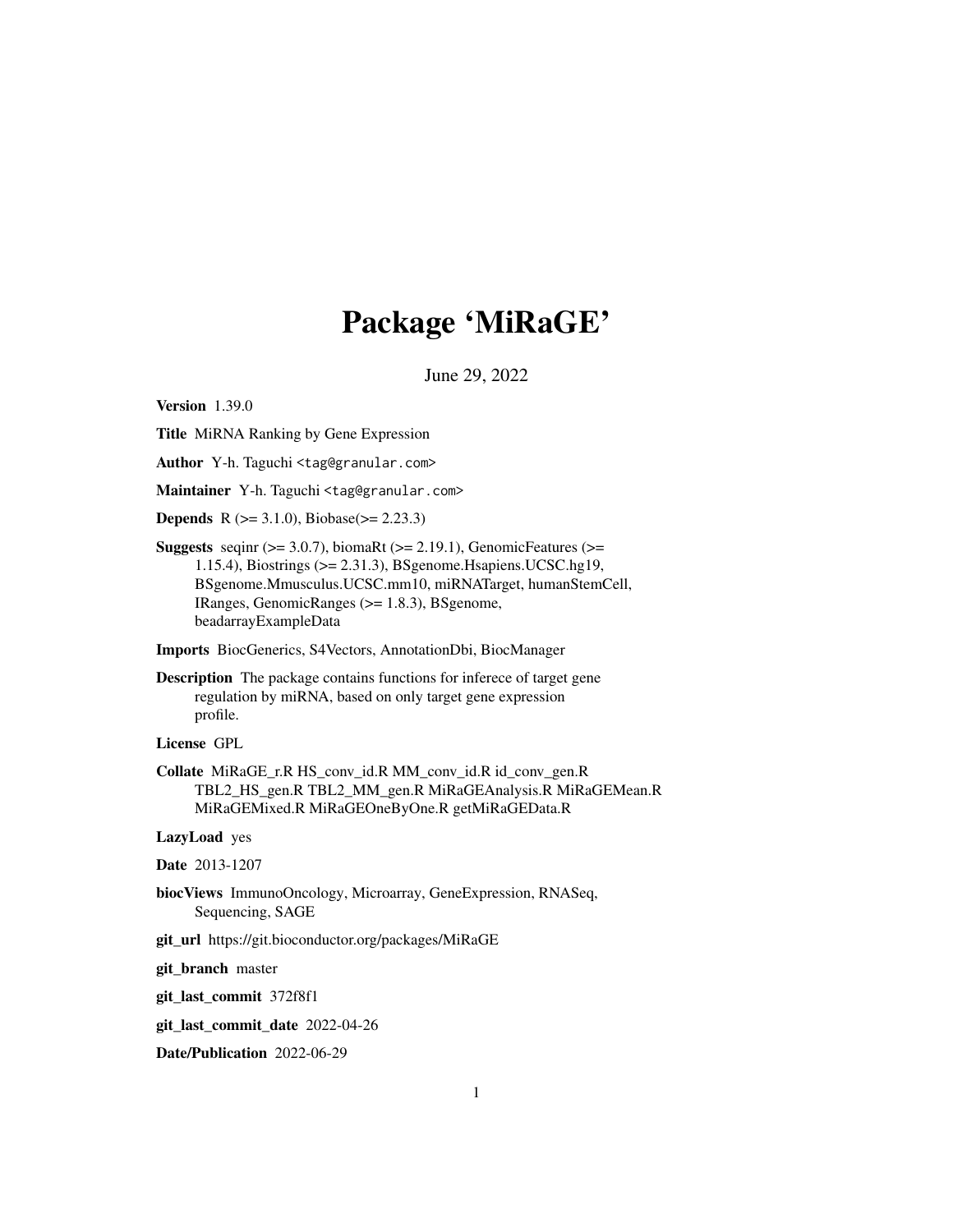### <span id="page-1-0"></span>R topics documented:

| Index |  |
|-------|--|

gene\_exp *This ExpressionSet represents gene expression of lung cancer cell line one day after let-7a transfection.*

#### Description

Gene expression of lung cancer cell line one day after let-7a transfection and negative control. Each of them consists of two biological replicates.

#### Usage

data(gene\_exp)

#### Format

gene\_id in featureData is mainly, RefSeq mRNA, which is supplemented by GenBank ID if RefSeq mRNA is not available. The expressions are two biological replicates: one day after transfection of let-7a and two biological replicates one day after transfection of mock (negative control), respectively. Sample\_name in phenoData represents these characteristic features of samples.

#### Source

This comes from experiments described in Takahashi et al. (2009).

#### References

Takahashi, Y., Forrest, A.A.R., Maeno, E., Hashimoto, T., Daub, C.O., Yasuda, J.: MiR-107 and MiR-185 Can Induce Cell cycle Arrest in Human Non Small Cell Lung Cancer Cell Lines? PLoS One 4, e6677 (2009)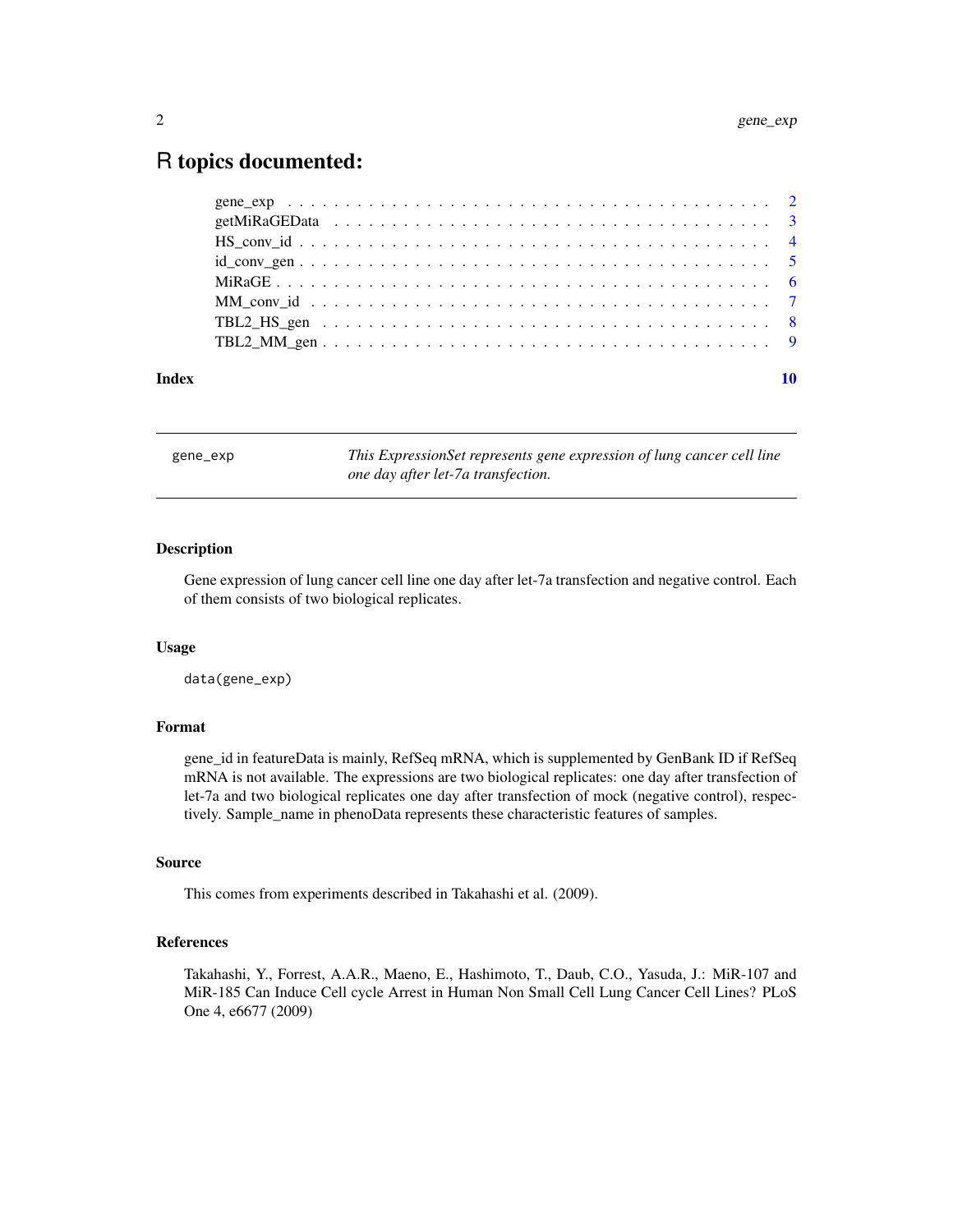#### <span id="page-2-0"></span>Description

This function retrieves target gene tables of miRNAs, gene id conversion table and miRNA consevation tables

#### Usage

```
getMiRaGEData(location="local", species="MM", ID="refseq",method="mean",test="ks",
conv="conserved",species_force=T,ID_force=T,conv_force=T)
```
#### Arguments

| location      | Specify from where tables are retrieved. If location="local", then tables are re-<br>trieved from experimental package, "miRNATarget". If location="web", tables<br>are downloaded from MiRaGE Server web site, "http://www.granular.com/DATA/".<br>Default is "local" |
|---------------|------------------------------------------------------------------------------------------------------------------------------------------------------------------------------------------------------------------------------------------------------------------------|
| species       | a string specifies target species. This should be either "MM" (mouse) or "HS"<br>(human). Default is "MM".                                                                                                                                                             |
| ID            | a string specifies gene ID. Default is "refseq".                                                                                                                                                                                                                       |
| method        | a string specifies the treatment of samples. This should be one of "mean",<br>"mixed", or "one_by_one". Default is "mean".                                                                                                                                             |
| test          | a string specifies statistical test for P-value computation. This should be one<br>of "ks" (Kolmogorov-Smirnov test), "t" (t-test), or "wilcox" (Wilcoxon test).<br>Default is "ks".                                                                                   |
| conv          | a string specifies conservation of miRNA. This should be one of "conserved",<br>"weak_conserve", and "all". Default is "conserved".                                                                                                                                    |
| species_force | a boolean indicating whether target gene table is downloaded (TRUE) or not<br>(FALSE). Default is TRUE.                                                                                                                                                                |
| ID_force      | a boolean indicating whether gene ID conversion table is downloaded (TRUE)<br>or not (FALSE). Default is TRUE.                                                                                                                                                         |
| conv_force    | a boolean indicating whether miRNA conservation table is downloaded (TRUE)<br>or not (FALSE). Default is TRUE.                                                                                                                                                         |
|               |                                                                                                                                                                                                                                                                        |

#### Details

This function retrieves various tables necessary for inference of target gene regulation by miRNAs, based upon the algorithm implemented in the MiRaGE server described in Yoshizawa et al (2011).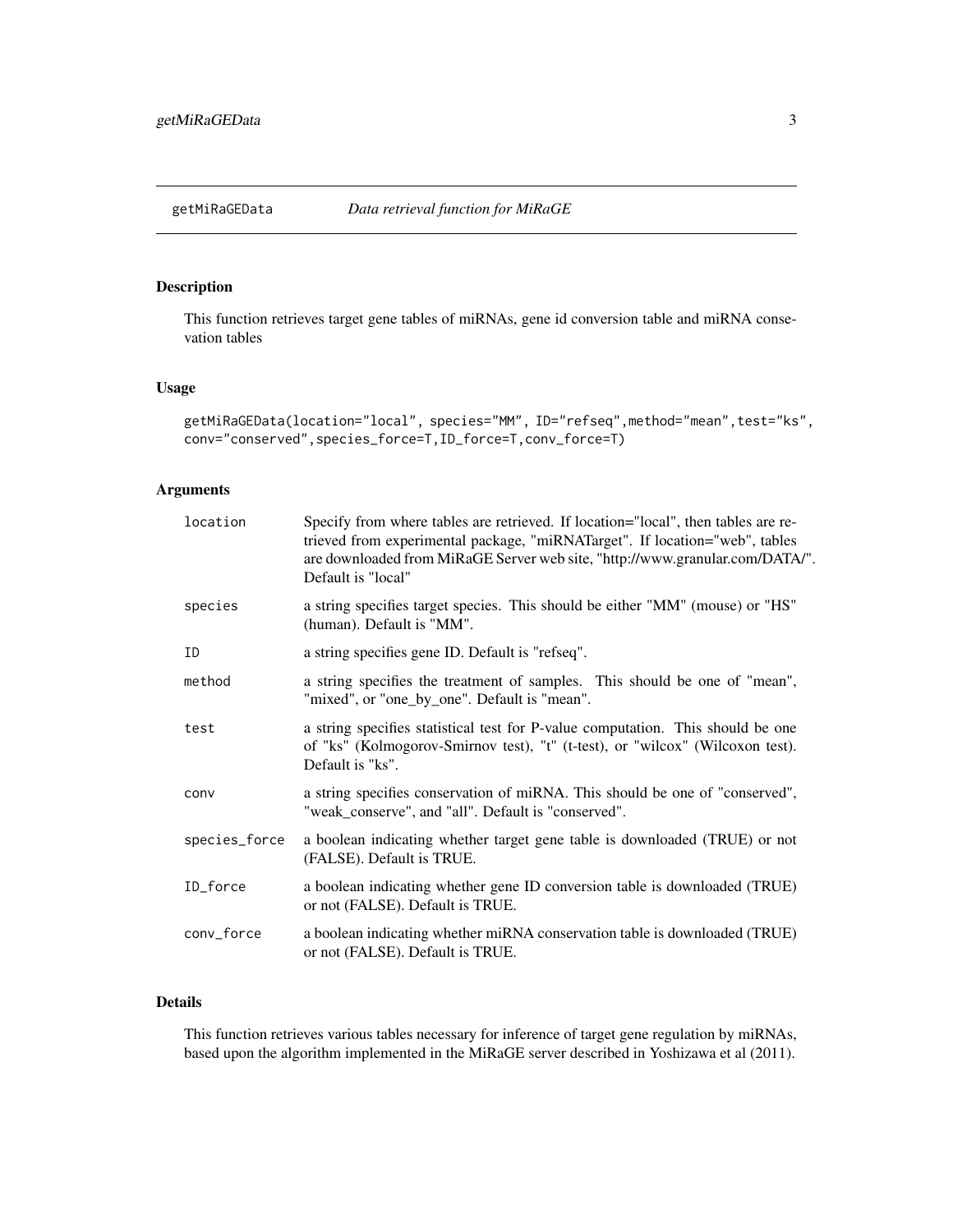#### <span id="page-3-0"></span>Value

| tb1              | target gene tables of miRNAs. Rownames are miRNA named and colnames are<br>gene ids                                                           |
|------------------|-----------------------------------------------------------------------------------------------------------------------------------------------|
| TBL <sub>2</sub> | Transposed matrix of tb1. This object is loaded after this function is called.                                                                |
| conv id          | Conservation table of miRNAs. It is retrieved only when "conv" is not equal to<br>"all". This object is loaded after this function is called. |
| id conv          | Gene id conversion table between "refseq" ad specified gene id or probe id. This<br>object is loaded after this function is called.           |

#### Note

It is usually called inside the function of "MiRaGE". After the execution of getMiRaGEData, objects listed in value are automatically loaded

#### References

Yoshizawa, M., Taguchi, Y-h., and Yasuda, J. (2011), Inference of Gene Regulation via miRNAs During ES Cell Differentiation Using MiRaGE Method. Int J Mol Sci 12(12):9265-9276

#### Examples

tb1 <- getMiRaGEData(species="HS")

HS\_conv\_id *miRNA conservation table generation function*

#### Description

This function generates conv\_id, which describes conservation information of each human miRNA, from the scratch

#### Usage

```
HS_conv_id(taxid=9606,species="hsa",destdir="./")
```
#### **Arguments**

| taxid   | taxon id for human. Default is 9606                             |
|---------|-----------------------------------------------------------------|
| species | Three characters string which describe human. Default is "hsa". |
| destdir | Directory where "HS_conv_id" is saved. Default is "./".         |

#### Details

This function computes conv\_id, which describes conservation information of each human miRNA, used in the MiRaGE server described in Yoshizawa et al (2011). It saves data frame conv\_id as the name of "HS\_conv\_id" in the destination directory.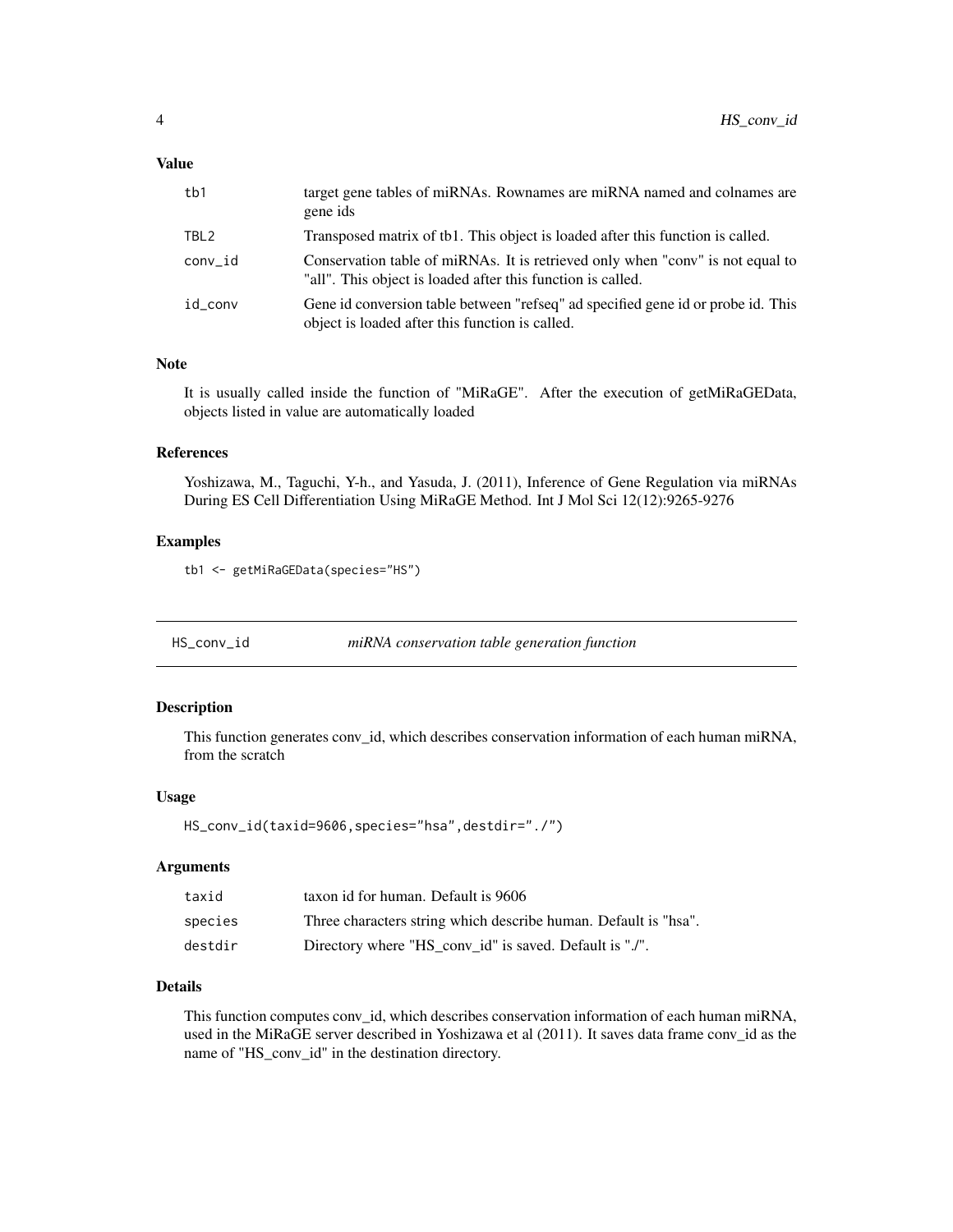#### <span id="page-4-0"></span>id\_conv\_gen 5

#### References

Yoshizawa, M., Taguchi, Y-h., and Yasuda, J. (2011), Inference of Gene Regulation via miRNAs During ES Cell Differentiation Using MiRaGE Method. Int J Mol Sci 12(12):9265-9276

#### Examples

## Not run: HS\_conv\_id()

| id_conv_gen | Conversion table between refseq id vs various gene id/probe id gener- |
|-------------|-----------------------------------------------------------------------|
|             | <i>ation function</i>                                                 |

#### Description

This function generate id\_conv, which describes conversion between refseq gene id vs various gene id/prob id, from the scratch

#### Usage

id\_conv\_gen(SP="MM",gene\_id="all",destdir="./")

#### Arguments

| <b>SP</b> | Species for which gene id conversion table is generated. "MM" for mouse, "HS"                                                                                       |
|-----------|---------------------------------------------------------------------------------------------------------------------------------------------------------------------|
|           | for human. Default is "MM"                                                                                                                                          |
| gene_id   | gene id for which conversion table toward refseq gene is generated. If "all" is<br>specified, tables for all of available gene ids are generated. Default is "all". |
| destdir   | Directory where data sets are saved. Default is "./".                                                                                                               |

#### Details

This function generates gene id conversion table, id\_conv, used in the MiRaGE server described in Yoshizawa et al (2011). It saves data frames in the destination directory. The name of data set including each id\_conv is the form, "SP\_refseq\_to\_gene\_id\_id", where SP is either MM or HS and gene\_id is gene id defined in biomaRt attributes.

#### Note

If the number of empty rows of each id\_conv is less than 20000, its usage is strongly discouraged because the resulting P-values are not trusted.

#### References

Yoshizawa, M., Taguchi, Y-h., and Yasuda, J. (2011), Inference of Gene Regulation via miRNAs During ES Cell Differentiation Using MiRaGE Method. Int J Mol Sci 12(12):9265-9276

#### Examples

## Not run: id\_conv\_gen(gene\_id="ensembl\_transcript\_id")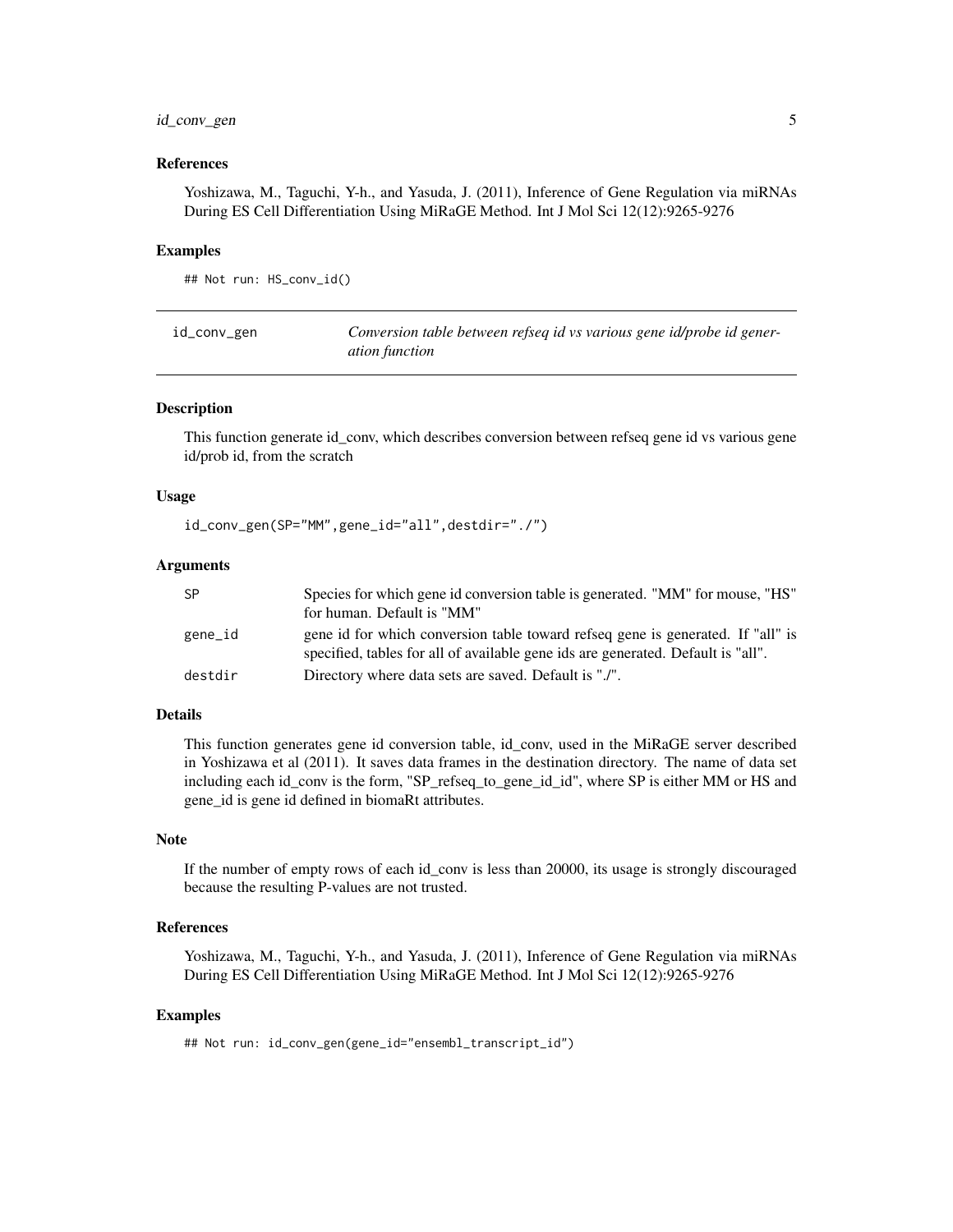#### <span id="page-5-0"></span>Description

Wrapper function computes P-values for target gene regulation via miRNAs.

#### Usage

```
MiRaGE(gene_exp,location="local",species="MM",ID="refseq",method="mean",test="ks",
conv="conserved",species_force=T,ID_force=T,conv_force=T)
```
#### Arguments

| gene_exp      | ExpressionSet object which stores target gene expression. featureData must in-<br>clude "gene_id" and phenoData must include "sample_name". The number of<br>columns of expression data MUST be the length of "sample_name". If not, sub-<br>setting is required.      |
|---------------|------------------------------------------------------------------------------------------------------------------------------------------------------------------------------------------------------------------------------------------------------------------------|
| location      | Specify from where tables are retrieved. If location="local", then tables are re-<br>trieved from experimental package, "miRNATarget". If location="web", tables<br>are downloaded from MiRaGE Server web site, "http://www.granular.com/DATA/".<br>Default is "local" |
| species       | a string specifies target species. This should be either "MM" (mouse) or "HS"<br>(human). Default is "MM".                                                                                                                                                             |
| ID            | a string specifies gene ID. Default is "refseq".                                                                                                                                                                                                                       |
| method        | a string specifies the treatment of samples. This should be one of "mean",<br>"mixed", or "one_by_one". Default is "mean".                                                                                                                                             |
| test          | a string specifies statistical test for P-value computation. This should be one<br>of "ks" (Kolmogorov-Smirnov test), "t" (t-test), or "wilcox" (Wilcoxon test).<br>Default is "ks".                                                                                   |
| conv          | a string specifies conservation of miRNA. This should be one of "conserved",<br>"weak_conserve", and "all". Default is "conserved".                                                                                                                                    |
| species_force | a boolean indicating whether target gene table is downloaded (TRUE) or not<br>(FALSE). Default is TRUE.                                                                                                                                                                |
| ID_force      | a boolean indicating whether gene ID conversion table is downloaded (TRUE)<br>or not (FALSE). Default is TRUE.                                                                                                                                                         |
| conv_force    | a boolean indicating whether miRNA conservation table is downloaded (TRUE)<br>or not (FALSE). Default is TRUE.                                                                                                                                                         |

#### Details

This wrapper function computes P-values for target gene regulation via miRNAs using the algorithm employed for the MiRaGE server described in Yoshizawa et al (2011). P-values are computed based upon the target gene expression change between two experimental conditions.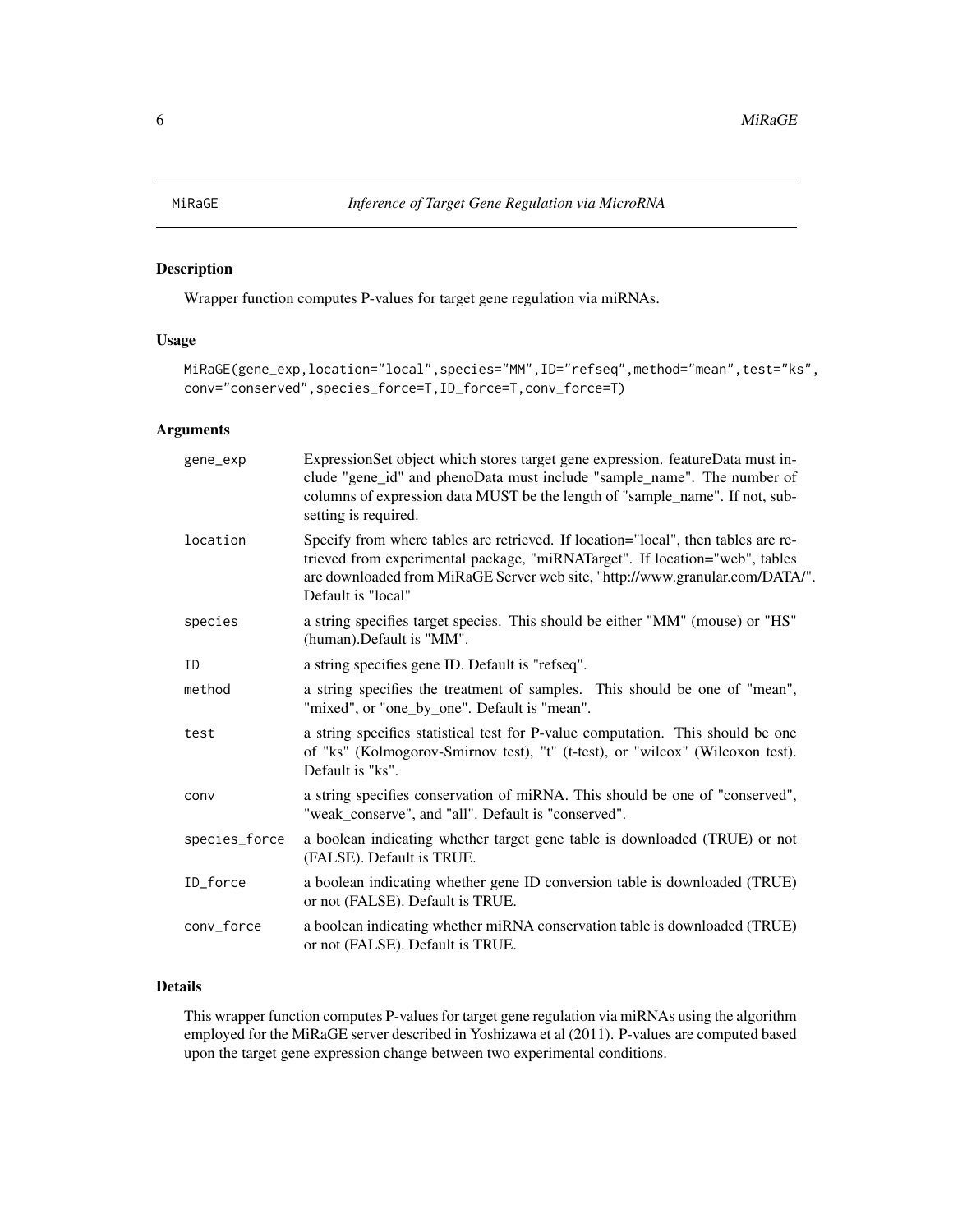#### <span id="page-6-0"></span>Value

| P0 | data frame. The first column of "P0" contains miRNA names. From the second<br>column to last column includes P-values. Smaller P-values mean that target<br>genes are more likely upregulated in the later sample groups than in the former<br>sample groups       |
|----|--------------------------------------------------------------------------------------------------------------------------------------------------------------------------------------------------------------------------------------------------------------------|
| P1 | data frame. The first column of "P1" contains miRNA names. From the sec-<br>ond column to last column includes P-values. Smaller P-values mean that target<br>genes are more likely downregulated in the later sample groups than in the for-<br>mer sample groups |

#### References

Yoshizawa, M., Taguchi, Y-h., and Yasuda, J. (2011), Inference of Gene Regulation via miRNAs During ES Cell Differentiation Using MiRaGE Method. Int J Mol Sci 12(12):9265-9276

#### Examples

```
data(gene_exp)
result <- MiRaGE(gene_exp,species="HS")
result$P1[1:3,]
```
MM\_conv\_id *miRNA conservation table generation function*

#### Description

This function generates conv\_id, which describes conservation information of each mouse miRNA, from the scratch

#### Usage

MM\_conv\_id(taxid=10090,species="mmu",destdir="./")

#### Arguments

| taxid   | taxon id for human. Default is 11090                            |
|---------|-----------------------------------------------------------------|
| species | Three characters string which describe human. Default is "mmu". |
| destdir | Directory where "MM_conv_id" is saved. Default is "./".         |

#### Details

This function computes conv\_id, which describes conservation information of each mouse miRNA, used in the MiRaGE server described in Yoshizawa et al (2011). It saves data frame conv\_id as the name of "MM\_conv\_id" in the destination directory.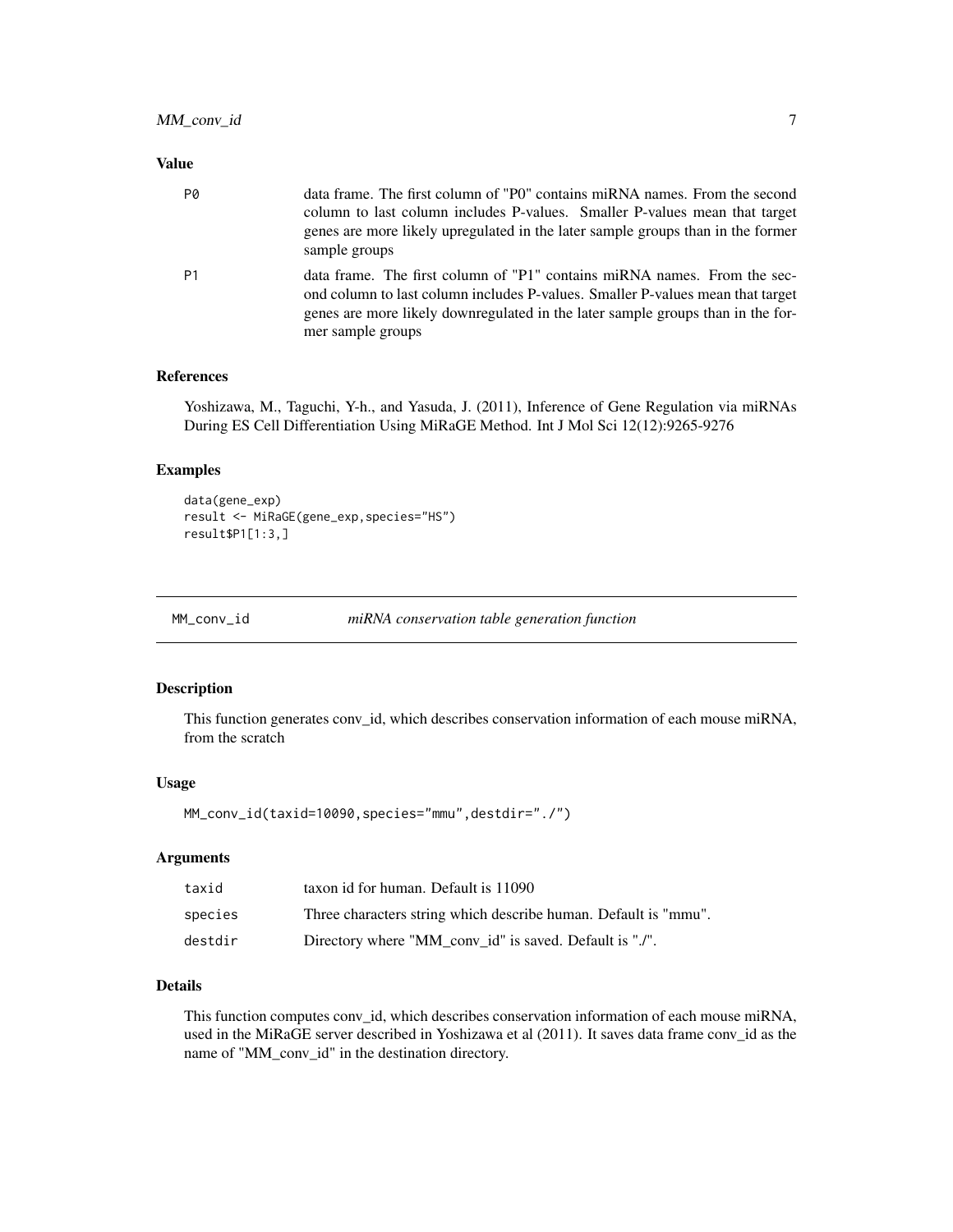#### <span id="page-7-0"></span>References

Yoshizawa, M., Taguchi, Y-h., and Yasuda, J. (2011), Inference of Gene Regulation via miRNAs During ES Cell Differentiation Using MiRaGE Method. Int J Mol Sci 12(12):9265-9276

#### Examples

## Not run: MM\_conv\_id()

TBL2\_HS\_gen *The target genes table for human miRNAs*

#### Description

This function generates target gene tables for human miRNAs base upon simple seed match toward 3' UTR of target genes

#### Usage

TBL2\_HS\_gen(SP="hsa",destdir="./")

#### Arguments

| <b>SP</b> | Three characters string which describe human. Default is "hsa". |
|-----------|-----------------------------------------------------------------|
| destdir   | Directory where "TBL2_HS" is saved. Default is "./".            |

#### Details

This function generates target gene tables for human miRNAs, used in the MiRaGE server described in Yoshizawa et al (2011). It saves data frame "TBL2" as the name of "TBL2\_HS" in the destination directory.

#### References

Yoshizawa, M., Taguchi, Y-h., and Yasuda, J. (2011), Inference of Gene Regulation via miRNAs During ES Cell Differentiation Using MiRaGE Method. Int J Mol Sci 12(12):9265-9276

#### Examples

## Not run: TBL2\_HS\_gen()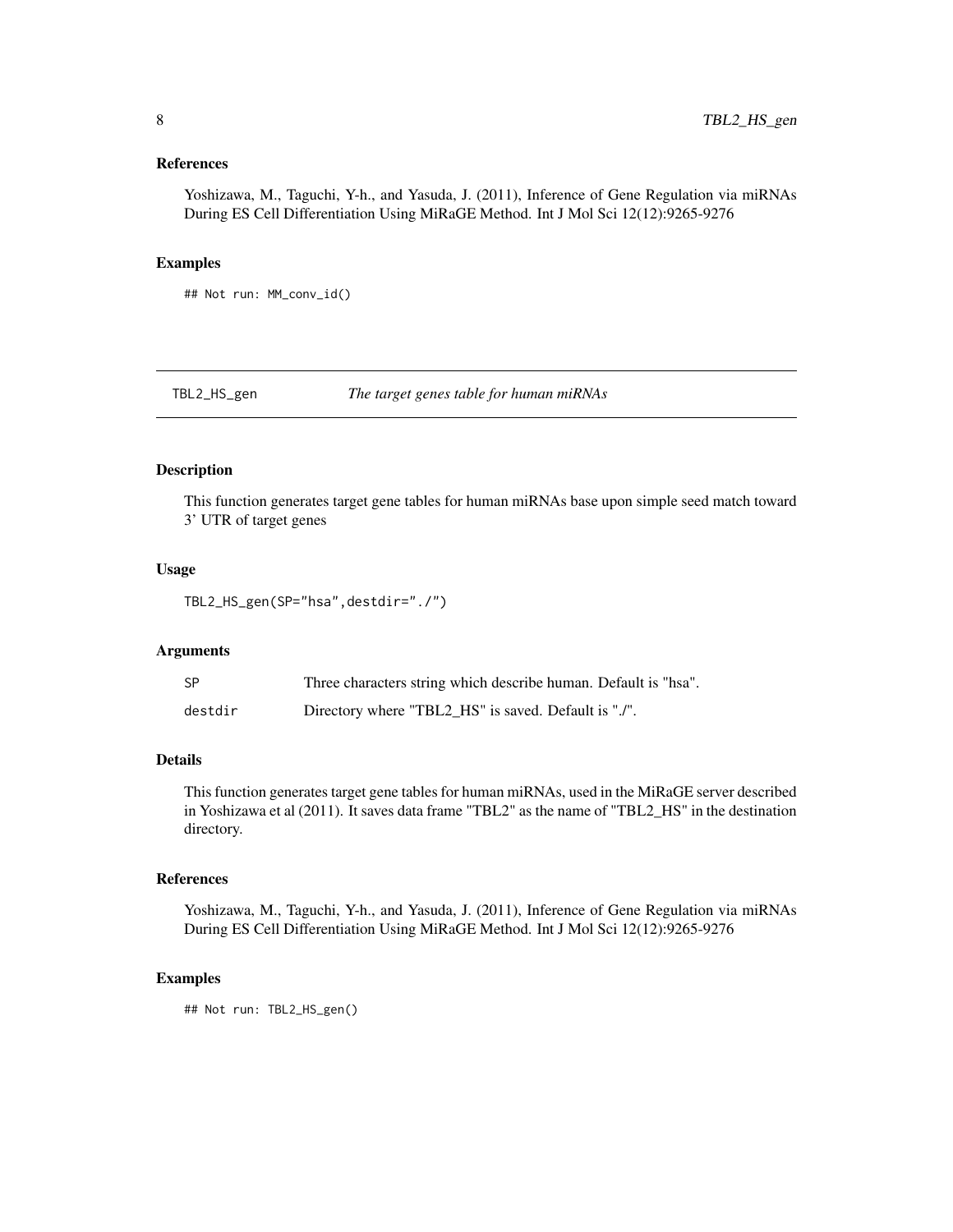<span id="page-8-0"></span>

#### Description

This function generates target gene tables for human miRNAs base upon simple seed match toward 3' UTR of target genes

#### Usage

TBL2\_MM\_gen(SP="mmu",destdir="./")

#### Arguments

| -SP     | Three characters string which describe mouse. Default is "mmu". |
|---------|-----------------------------------------------------------------|
| destdir | Directory where "id_conv" is saved. Default is "./".            |

#### Details

This function generates target gene tables for mouse miRNAs, used in the MiRaGE server described in Yoshizawa et al (2011). It saves data frame "TBL2" as the name of "TBL2\_MM" in the destination directory.

#### References

Yoshizawa, M., Taguchi, Y-h., and Yasuda, J. (2011), Inference of Gene Regulation via miRNAs During ES Cell Differentiation Using MiRaGE Method. Int J Mol Sci 12(12):9265-9276

#### Examples

## Not run: TBL2\_MM\_gen()